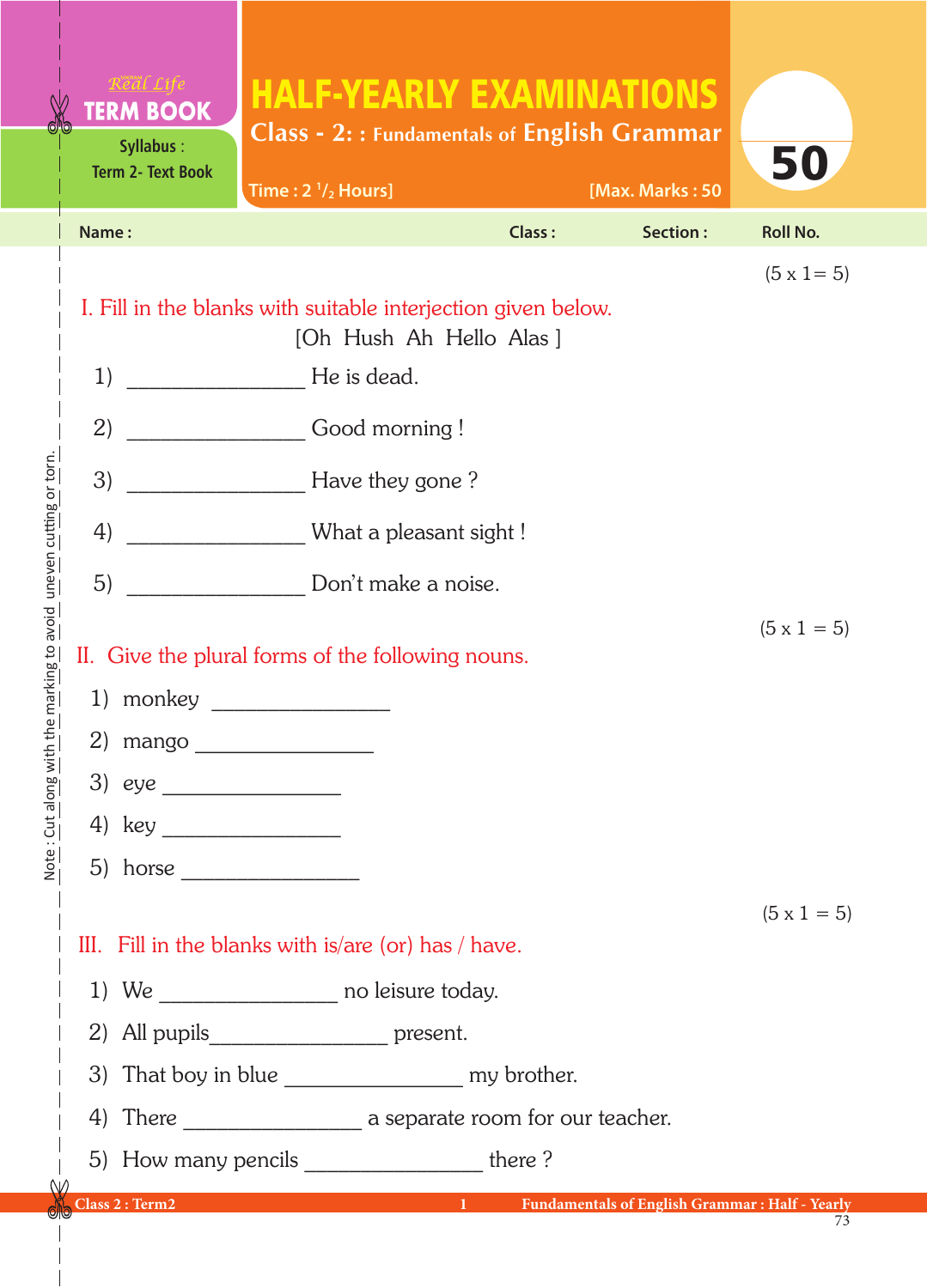IV. Rewrite the following sentences, using nouns in masculine gender into those of feminine gender.

 $\mathcal{L}_\text{max} = \frac{1}{2} \sum_{i=1}^{n} \frac{1}{2} \sum_{i=1}^{n} \frac{1}{2} \sum_{i=1}^{n} \frac{1}{2} \sum_{i=1}^{n} \frac{1}{2} \sum_{i=1}^{n} \frac{1}{2} \sum_{i=1}^{n} \frac{1}{2} \sum_{i=1}^{n} \frac{1}{2} \sum_{i=1}^{n} \frac{1}{2} \sum_{i=1}^{n} \frac{1}{2} \sum_{i=1}^{n} \frac{1}{2} \sum_{i=1}^{n} \frac{1}{2} \sum_{i=1}^{n} \frac{1$ 

 $\mathcal{L}_\text{max} = \frac{1}{2} \sum_{i=1}^{n} \frac{1}{2} \sum_{i=1}^{n} \frac{1}{2} \sum_{i=1}^{n} \frac{1}{2} \sum_{i=1}^{n} \frac{1}{2} \sum_{i=1}^{n} \frac{1}{2} \sum_{i=1}^{n} \frac{1}{2} \sum_{i=1}^{n} \frac{1}{2} \sum_{i=1}^{n} \frac{1}{2} \sum_{i=1}^{n} \frac{1}{2} \sum_{i=1}^{n} \frac{1}{2} \sum_{i=1}^{n} \frac{1}{2} \sum_{i=1}^{n} \frac{1$ 

 $\mathcal{L}_\text{max} = \frac{1}{2} \sum_{i=1}^{n} \frac{1}{2} \sum_{i=1}^{n} \frac{1}{2} \sum_{i=1}^{n} \frac{1}{2} \sum_{i=1}^{n} \frac{1}{2} \sum_{i=1}^{n} \frac{1}{2} \sum_{i=1}^{n} \frac{1}{2} \sum_{i=1}^{n} \frac{1}{2} \sum_{i=1}^{n} \frac{1}{2} \sum_{i=1}^{n} \frac{1}{2} \sum_{i=1}^{n} \frac{1}{2} \sum_{i=1}^{n} \frac{1}{2} \sum_{i=1}^{n} \frac{1$ 

 $\mathcal{L}_\text{max} = \frac{1}{2} \sum_{i=1}^{n} \frac{1}{2} \sum_{i=1}^{n} \frac{1}{2} \sum_{i=1}^{n} \frac{1}{2} \sum_{i=1}^{n} \frac{1}{2} \sum_{i=1}^{n} \frac{1}{2} \sum_{i=1}^{n} \frac{1}{2} \sum_{i=1}^{n} \frac{1}{2} \sum_{i=1}^{n} \frac{1}{2} \sum_{i=1}^{n} \frac{1}{2} \sum_{i=1}^{n} \frac{1}{2} \sum_{i=1}^{n} \frac{1}{2} \sum_{i=1}^{n} \frac{1$ 

 $\mathcal{L}_\text{max} = \frac{1}{2} \sum_{i=1}^{n} \frac{1}{2} \sum_{i=1}^{n} \frac{1}{2} \sum_{i=1}^{n} \frac{1}{2} \sum_{i=1}^{n} \frac{1}{2} \sum_{i=1}^{n} \frac{1}{2} \sum_{i=1}^{n} \frac{1}{2} \sum_{i=1}^{n} \frac{1}{2} \sum_{i=1}^{n} \frac{1}{2} \sum_{i=1}^{n} \frac{1}{2} \sum_{i=1}^{n} \frac{1}{2} \sum_{i=1}^{n} \frac{1}{2} \sum_{i=1}^{n} \frac{1$ 

\_\_\_\_\_\_\_\_\_\_\_\_\_\_\_\_\_\_\_\_\_\_\_\_\_\_\_\_\_\_\_\_\_\_\_\_\_\_\_\_\_\_\_\_\_\_\_\_\_\_\_\_\_\_\_\_\_\_\_\_\_\_\_\_

- 1) The master punished his son for his misbehaviour.
- 2) My brother invited my uncle to dinner.
- 3) How many sons does your nephew have ?
- 4) She has four cocks and two dogs.
- 5) We saw tigers and lions in the zoo.

 $(5 \times 1 = 5)$ 

V. Some sets of words are given below. They are not in proper order. Put them in the proper order to make meaningful sentences.

 $\mathcal{L}_\text{max} = \frac{1}{2} \sum_{i=1}^{n} \frac{1}{2} \sum_{i=1}^{n} \frac{1}{2} \sum_{i=1}^{n} \frac{1}{2} \sum_{i=1}^{n} \frac{1}{2} \sum_{i=1}^{n} \frac{1}{2} \sum_{i=1}^{n} \frac{1}{2} \sum_{i=1}^{n} \frac{1}{2} \sum_{i=1}^{n} \frac{1}{2} \sum_{i=1}^{n} \frac{1}{2} \sum_{i=1}^{n} \frac{1}{2} \sum_{i=1}^{n} \frac{1}{2} \sum_{i=1}^{n} \frac{1$ 

| 1) like, sweets, I          |  |
|-----------------------------|--|
| 2) Short, is, Ramu          |  |
| 3) an, this, apple, is      |  |
| 4) Picnic, went, for, we, a |  |
| 5) boy, good, is, Vijay, a  |  |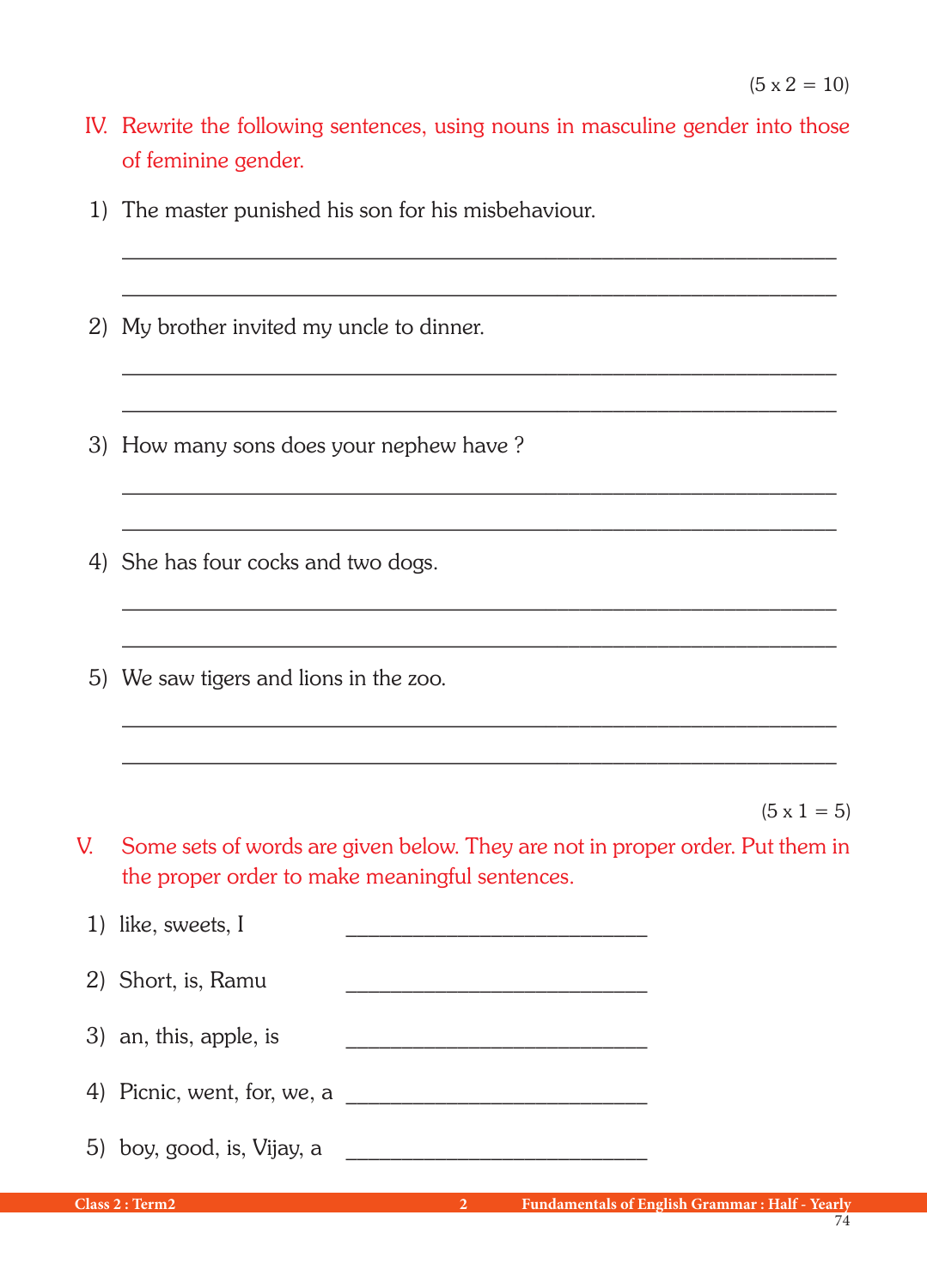VI. Rewrite the following sentences using capital letters where necessary.

 $\mathcal{L}_\text{max} = \frac{1}{2} \sum_{i=1}^{n} \frac{1}{2} \sum_{i=1}^{n} \frac{1}{2} \sum_{i=1}^{n} \frac{1}{2} \sum_{i=1}^{n} \frac{1}{2} \sum_{i=1}^{n} \frac{1}{2} \sum_{i=1}^{n} \frac{1}{2} \sum_{i=1}^{n} \frac{1}{2} \sum_{i=1}^{n} \frac{1}{2} \sum_{i=1}^{n} \frac{1}{2} \sum_{i=1}^{n} \frac{1}{2} \sum_{i=1}^{n} \frac{1}{2} \sum_{i=1}^{n} \frac{1$ 

 $\mathcal{L}_\text{max} = \frac{1}{2} \sum_{i=1}^{n} \frac{1}{2} \sum_{i=1}^{n} \frac{1}{2} \sum_{i=1}^{n} \frac{1}{2} \sum_{i=1}^{n} \frac{1}{2} \sum_{i=1}^{n} \frac{1}{2} \sum_{i=1}^{n} \frac{1}{2} \sum_{i=1}^{n} \frac{1}{2} \sum_{i=1}^{n} \frac{1}{2} \sum_{i=1}^{n} \frac{1}{2} \sum_{i=1}^{n} \frac{1}{2} \sum_{i=1}^{n} \frac{1}{2} \sum_{i=1}^{n} \frac{1$ 

 $\mathcal{L}_\text{max} = \frac{1}{2} \sum_{i=1}^{n} \frac{1}{2} \sum_{i=1}^{n} \frac{1}{2} \sum_{i=1}^{n} \frac{1}{2} \sum_{i=1}^{n} \frac{1}{2} \sum_{i=1}^{n} \frac{1}{2} \sum_{i=1}^{n} \frac{1}{2} \sum_{i=1}^{n} \frac{1}{2} \sum_{i=1}^{n} \frac{1}{2} \sum_{i=1}^{n} \frac{1}{2} \sum_{i=1}^{n} \frac{1}{2} \sum_{i=1}^{n} \frac{1}{2} \sum_{i=1}^{n} \frac{1$ 

 $\mathcal{L}_\text{max} = \frac{1}{2} \sum_{i=1}^{n} \frac{1}{2} \sum_{i=1}^{n} \frac{1}{2} \sum_{i=1}^{n} \frac{1}{2} \sum_{i=1}^{n} \frac{1}{2} \sum_{i=1}^{n} \frac{1}{2} \sum_{i=1}^{n} \frac{1}{2} \sum_{i=1}^{n} \frac{1}{2} \sum_{i=1}^{n} \frac{1}{2} \sum_{i=1}^{n} \frac{1}{2} \sum_{i=1}^{n} \frac{1}{2} \sum_{i=1}^{n} \frac{1}{2} \sum_{i=1}^{n} \frac{1$ 

 $\mathcal{L}_\text{max} = \frac{1}{2} \sum_{i=1}^{n} \frac{1}{2} \sum_{i=1}^{n} \frac{1}{2} \sum_{i=1}^{n} \frac{1}{2} \sum_{i=1}^{n} \frac{1}{2} \sum_{i=1}^{n} \frac{1}{2} \sum_{i=1}^{n} \frac{1}{2} \sum_{i=1}^{n} \frac{1}{2} \sum_{i=1}^{n} \frac{1}{2} \sum_{i=1}^{n} \frac{1}{2} \sum_{i=1}^{n} \frac{1}{2} \sum_{i=1}^{n} \frac{1}{2} \sum_{i=1}^{n} \frac{1$ 

- 1) my birthday falls on friday, 31st of october.
- 2) mumbai is one of the biggest cities in India.
- 3) jawaharlal nehru was the first prime minister of india.
- 4) general musheroff visited the taj mahal at agra.
- 5) james and his children visited us last march.

 $\mathcal{L}_\text{max} = \frac{1}{2} \sum_{i=1}^{n} \frac{1}{2} \sum_{i=1}^{n} \frac{1}{2} \sum_{i=1}^{n} \frac{1}{2} \sum_{i=1}^{n} \frac{1}{2} \sum_{i=1}^{n} \frac{1}{2} \sum_{i=1}^{n} \frac{1}{2} \sum_{i=1}^{n} \frac{1}{2} \sum_{i=1}^{n} \frac{1}{2} \sum_{i=1}^{n} \frac{1}{2} \sum_{i=1}^{n} \frac{1}{2} \sum_{i=1}^{n} \frac{1}{2} \sum_{i=1}^{n} \frac{1$ 

 $\mathcal{L}_\text{max} = \frac{1}{2} \sum_{i=1}^{n} \frac{1}{2} \sum_{i=1}^{n} \frac{1}{2} \sum_{i=1}^{n} \frac{1}{2} \sum_{i=1}^{n} \frac{1}{2} \sum_{i=1}^{n} \frac{1}{2} \sum_{i=1}^{n} \frac{1}{2} \sum_{i=1}^{n} \frac{1}{2} \sum_{i=1}^{n} \frac{1}{2} \sum_{i=1}^{n} \frac{1}{2} \sum_{i=1}^{n} \frac{1}{2} \sum_{i=1}^{n} \frac{1}{2} \sum_{i=1}^{n} \frac{1$ 

 $\mathcal{L}_\text{max} = \frac{1}{2} \sum_{i=1}^{n} \frac{1}{2} \sum_{i=1}^{n} \frac{1}{2} \sum_{i=1}^{n} \frac{1}{2} \sum_{i=1}^{n} \frac{1}{2} \sum_{i=1}^{n} \frac{1}{2} \sum_{i=1}^{n} \frac{1}{2} \sum_{i=1}^{n} \frac{1}{2} \sum_{i=1}^{n} \frac{1}{2} \sum_{i=1}^{n} \frac{1}{2} \sum_{i=1}^{n} \frac{1}{2} \sum_{i=1}^{n} \frac{1}{2} \sum_{i=1}^{n} \frac{1$ 

 $\mathcal{L}_\text{max}$  and the contract of the contract of the contract of the contract of the contract of the contract of the contract of the contract of the contract of the contract of the contract of the contract of the contrac

 $\mathcal{L}_\text{max} = \frac{1}{2} \sum_{i=1}^{n} \frac{1}{2} \sum_{i=1}^{n} \frac{1}{2} \sum_{i=1}^{n} \frac{1}{2} \sum_{i=1}^{n} \frac{1}{2} \sum_{i=1}^{n} \frac{1}{2} \sum_{i=1}^{n} \frac{1}{2} \sum_{i=1}^{n} \frac{1}{2} \sum_{i=1}^{n} \frac{1}{2} \sum_{i=1}^{n} \frac{1}{2} \sum_{i=1}^{n} \frac{1}{2} \sum_{i=1}^{n} \frac{1}{2} \sum_{i=1}^{n} \frac{1$ 

 $(5 \times 1 = 5)$ 

- 1) They were reading.
- 2) The baby was crying.
- 3) We are hungry.
- 4) I am a complan boy.
- 5) They were clever girls.